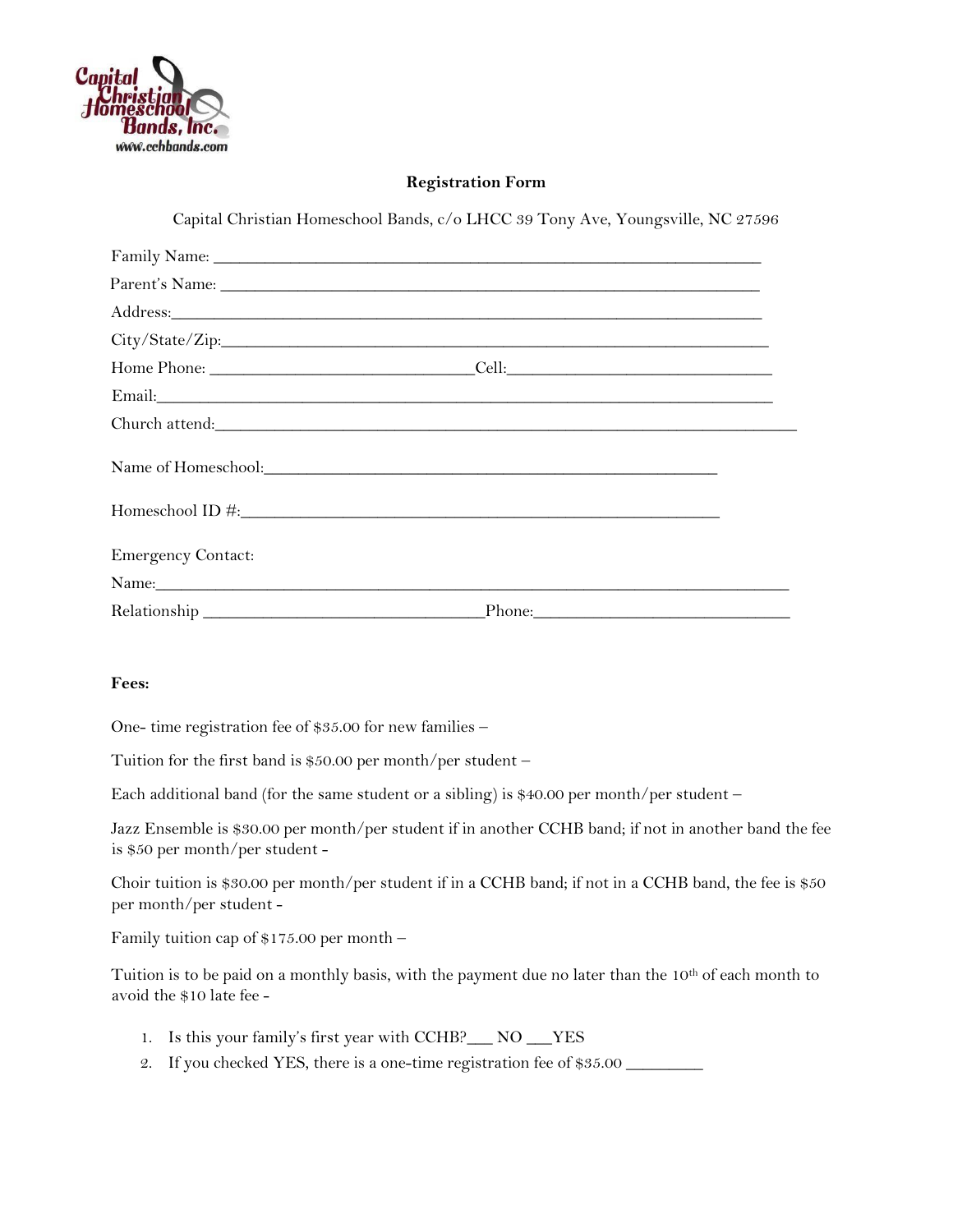## Please fill out and place a check mark under each ensemble that applies.

| Student's Name | Email | Grade | Instrument | Beginner<br>Band | Concert<br>Band | Wind<br>Ensemble | Jazz<br>Band | Concert<br>Choir |
|----------------|-------|-------|------------|------------------|-----------------|------------------|--------------|------------------|
|                |       |       |            |                  |                 |                  |              |                  |
|                |       |       |            |                  |                 |                  |              |                  |
|                |       |       |            |                  |                 |                  |              |                  |
|                |       |       |            |                  |                 |                  |              |                  |

By signing this registration form:

 $\overline{\phantom{a}}$ 

- Should your student choose not to continue band instruction at any point during the program, you are committing to complete the payments for the 9 month program.
- You are in agreement with our organization operating under the following Guiding Principles:
	- o *We believe there is one God eternally existing in three persons: the Father, the Son, and the Holy Spirit.*
	- o *We believe the Bible is God's written revelation to man and that it is verbally inspired, authoritative, and without error.*
	- o *We believe in the deity of Jesus Christ, His virgin birth, His redemption of man, His bodily resurrection, His ascension into heaven, His present ministry of intercession for us, and His return to earth in power and glory.*
	- o *We believe in the personality and deity of the Holy Spirit, that He performs the miracle of rebirth in the unbeliever, and that He indwells believers and enables them to live a godly life.*
	- o *We believe in a literal interpretation of the book of Genesis, that the creation of the world came by the word of God, that man and woman were created in His image and by His design, purpose and will as distinctly different from each other though complementary, equal in worth and value for the purposes of procreation, & the enjoyment and glorification of God.*
	- o *We believe man was created in the image of God, but because of sin was alienated from*  God. That alienation can be removed only by accepting, by grace through faith alone, God's gift of salvation, which was made possible by Christ's death.